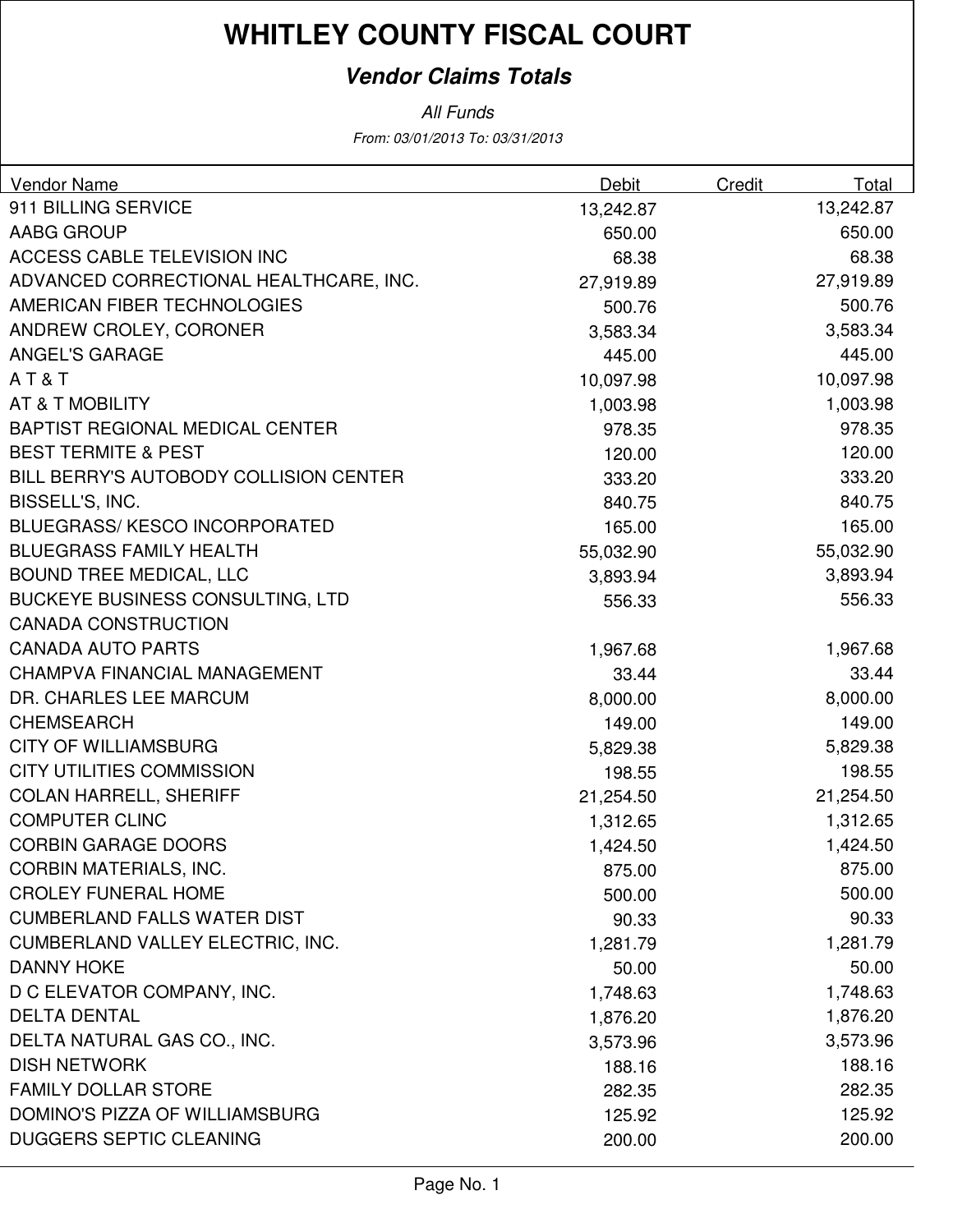### **Vendor Claims Totals**

| <b>Vendor Name</b>                           | Debit     | Credit | Total     |
|----------------------------------------------|-----------|--------|-----------|
| ECONO SIGNS, LLC.                            | 73.94     |        | 73.94     |
| ECSI, LLC                                    | 595.00    |        | 595.00    |
| <b>ELLIS SANITATION</b>                      | 2,400.00  |        | 2,400.00  |
| ELLISON'S SANITARY SUPPLY CO., INC.          | 276.95    |        | 276.95    |
| EMCON HOME GUARD, INC.                       | 1,490.00  |        | 1,490.00  |
| EMERGENCY MEDICAL PRODUCTS, INC              | 871.16    |        | 871.16    |
| <b>EZ COUNTRY</b>                            | 425.00    |        | 425.00    |
| <b>FALLS FORD</b>                            | 300.00    |        | 300.00    |
| FIRST CLASS TRUCK & AUTO REPAIR, LLC         | 4,119.03  |        | 4,119.03  |
| <b>FLEETONE</b>                              | 16,651.30 |        | 16,651.30 |
| G & K SERVICES, INC                          | 1,123.69  |        | 1,123.69  |
| G & C SUPPLY CO. INC.                        | 410.60    |        | 410.60    |
| GOVERNMENT UTILITIES TECHNOLOGY              | 2,661.58  |        | 2,661.58  |
| <b>GREEN BOILER TECHNOLOGIES</b>             | 2,946.39  |        | 2,946.39  |
| G & S TIRE INC.                              | 25.00     |        | 25.00     |
| <b>HARDEE'S</b>                              | 77.61     |        | 77.61     |
| HAZARD FIRE & SAFETY CO LLC                  | 425.00    |        | 425.00    |
| HIGH TECH RESCUE, INC.                       | 885.00    |        | 885.00    |
| HINKLE CONTRACTING CORPORATION               | 15,926.94 |        | 15,926.94 |
| <b>HOISTON GASES</b>                         | 2,789.25  |        | 2,789.25  |
| <b>HOLSTON GASES</b>                         | 84.65     |        | 84.65     |
| HUMANA HEALTH PLAN INC                       | 197.37    |        | 197.37    |
| <b>HOMETOWN IGA #57</b>                      | 54.15     |        | 54.15     |
| <b>JAMIE FUSON</b>                           | 214.70    |        | 214.70    |
| <b>JUANITA EVANS</b>                         | 24.12     |        | 24.12     |
| <b>JUDY BRIMM</b>                            | 109.50    |        | 109.50    |
| KAY SCHWARTZ, COUNTY CLERK                   | 45.00     |        | 45.00     |
| <b>KELLWELL FOOD MANAGEMENT</b>              | 27,975.72 |        | 27,975.72 |
| <b>KU</b>                                    | 12,439.85 |        | 12,439.85 |
| <b>KENWAY DISTRIBUTORS</b>                   | 220.45    |        | 220.45    |
| <b>KMCA</b>                                  | 690.00    |        | 690.00    |
| KNOX COUNTY UTILITIES COMMISSION             | 15.87     |        | 15.87     |
| <b>KOORSEN PROTECTION SERVICE</b>            | 288.00    |        | 288.00    |
| <b>KY SPRING WATER</b>                       | 370.19    |        | 370.19    |
| LIDA J. POWERS                               | 600.00    |        | 600.00    |
| <b>LONDON RADIO SERVICE</b>                  | 1,254.39  |        | 1,254.39  |
| <b>LYTTLE'S TELEPHONE</b><br><b>MARRIOTT</b> | 220.00    |        | 220.00    |
| <b>MARRIOTT LOUISVILLE DOWTOWN</b>           | 542.00    |        | 542.00    |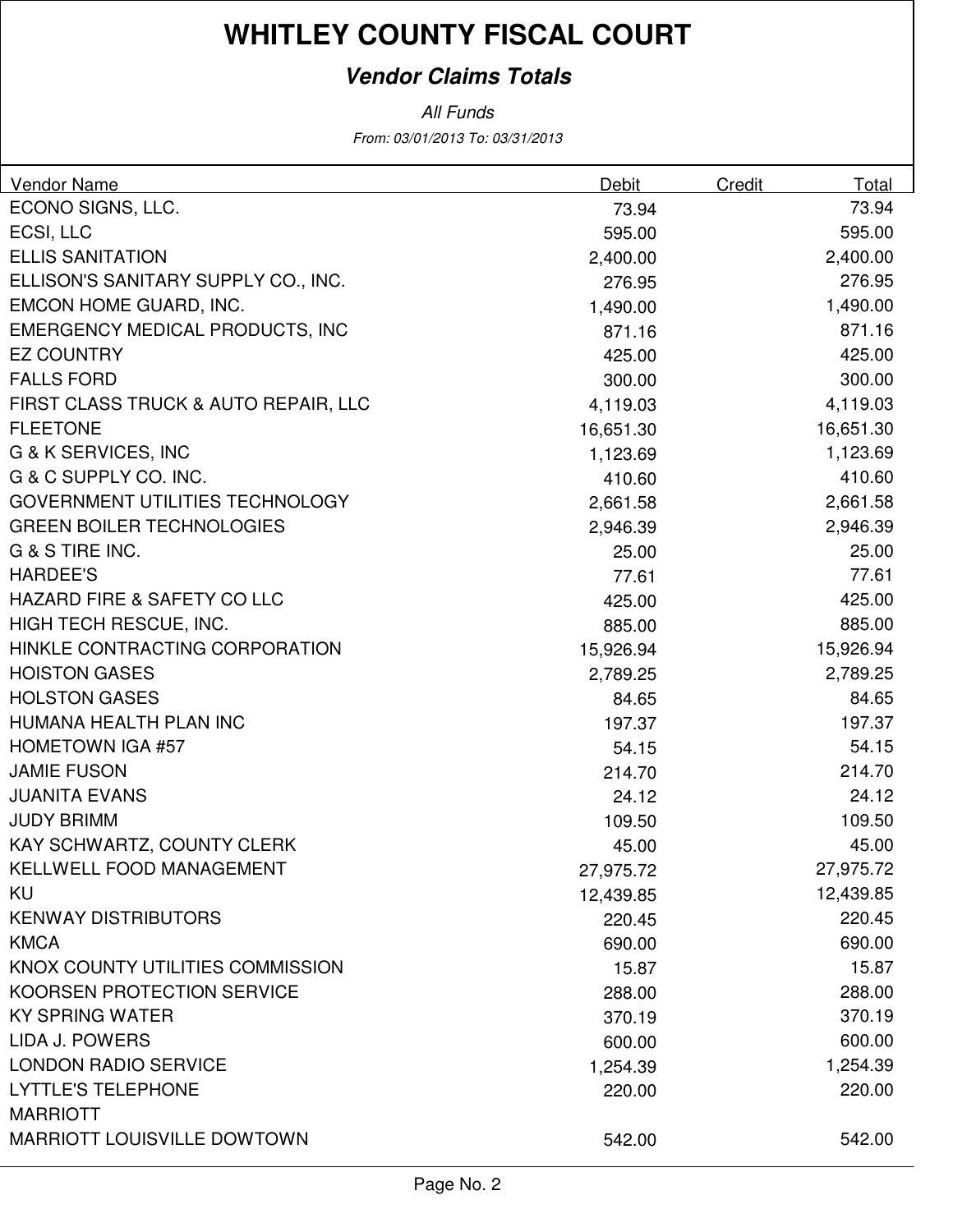### **Vendor Claims Totals**

| Vendor Name                      | <b>Debit</b> | Credit | Total      |
|----------------------------------|--------------|--------|------------|
| <b>MELISSA S GRAY</b>            | 5.00         |        | 5.00       |
| <b>FISCALSOFT CORPORATION</b>    | 600.00       |        | 600.00     |
| <b>MORGAN TRUCK PARTS</b>        | 28.00        |        | 28.00      |
| <b>NEWS JOURNAL</b>              | 692.32       |        | 692.32     |
| NI GOVERNMENT SERVICES, INC.     | 81.00        |        | 81.00      |
| <b>NORVEX SUPPLY</b>             | 1,632.93     |        | 1,632.93   |
| <b>OWENS AUTO PARTS</b>          | 1,121.32     |        | 1,121.32   |
| PATTERSON CREEK VFD              | 200.00       |        | 200.00     |
| POFF CARTING SERVICE             | 1,403.46     |        | 1,403.46   |
| PREFERRED LAB SERVICE            | 600.00       |        | 600.00     |
| <b>QUALITY CARE AUTO SERVICE</b> | 790.89       |        | 790.89     |
| <b>QUILL CORPORATION</b>         | 1,660.26     |        | 1,660.26   |
| R. C. MILLER OIL CO              | 5,337.13     |        | 5,337.13   |
| REM COMPANY, INC.                | 781.55       |        | 781.55     |
| <b>ROBBIE BROWN</b>              | 541.02       |        | 541.02     |
| <b>ROGER WELLS</b>               | 390.41       |        | 390.41     |
| <b>SGT JOES</b>                  | 140.00       |        | 140.00     |
| <b>SMITH'S AUTO SERVICE</b>      | 270.06       |        | 270.06     |
| SOUTHEASTERN EMERGENCY EQUIP.    | 3,183.67     |        | 3,183.67   |
| SOUTHEASTERN KY MAINTENANCE      | 384.00       |        | 384.00     |
| SOUTHERN HEALTH PARTNERS         | 20,516.80    |        | 20,516.80  |
| SOUTHERN REBINDING, INC.         | 1,066.96     |        | 1,066.96   |
| <b>STANLEY E TAYLOR</b>          | 12.96        |        | 12.96      |
| STERICYCLE, INC.                 | 667.32       |        | 667.32     |
| <b>SUBWAY</b>                    | 502.12       |        | 502.12     |
| <b>SUPERIOR PROTECTION</b>       | 263.42       |        | 263.42     |
| TASTE OF THE COUNTRY             | 285.00       |        | 285.00     |
| <b>TEKS WORK</b>                 | 100.00       |        | 100.00     |
| THE BANK OF NEW YORK             | 332,969.85   |        | 332,969.85 |
| <b>TIMES TRIBUNE</b>             | 108.00       |        | 108.00     |
| <b>TIME WARNER CABLE</b>         | 69.54        |        | 69.54      |
| 2 GETON NET, INC.                | 659.91       |        | 659.91     |
| UNIQUE PAVING MATERIALS          | 4,397.70     |        | 4,397.70   |
| UNITED HEALTHCARE - ATLANTA GA   | 707.00       |        | 707.00     |
| US BANK CT - LOUISVILLE - KY     | 4,791.55     |        | 4,791.55   |
| <b>U.S. POSTMASTER</b>           | 1,748.00     |        | 1,748.00   |
| <b>VERIZON SOUTH</b>             |              |        |            |
| <b>VERIZON WIRELESS</b>          | 289.32       |        | 289.32     |
| <b>VICKI J. HAMMONS</b>          | 67.24        |        | 67.24      |